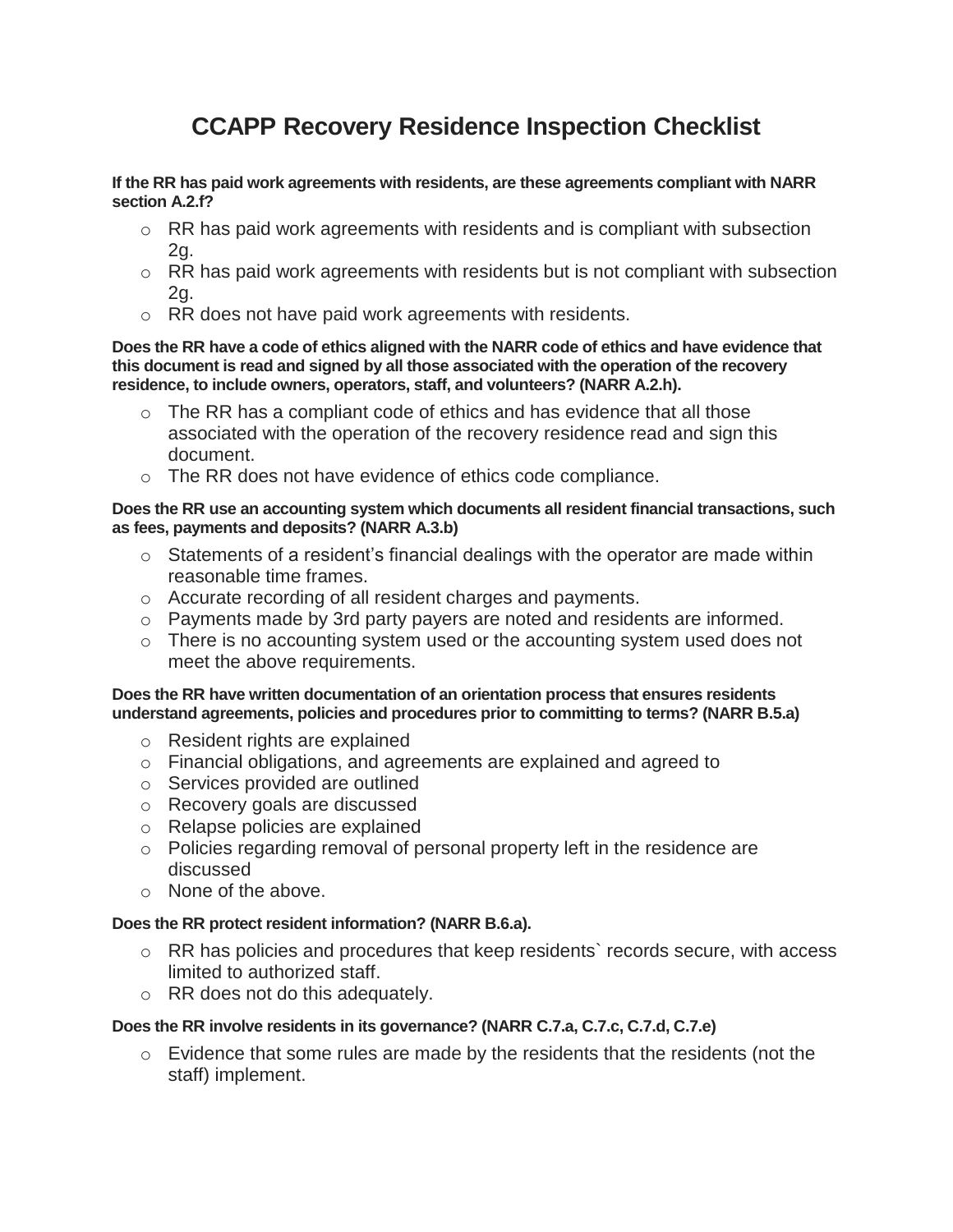- $\circ$  Verification that written resident's rights and requirements (e.g. residence rules and grievance process) are posted or otherwise available in common areas.
- o Policies and procedures that promote resident-driven length of stay.
- o Evidence that residents have opportunities to be heard in the governance of the residence; however, decision making remains with the operator.
- o None of the above.

## **Are residents involved in a developmental approach to recovery? These are only required for Level 2 Residences. (NARR C.8.a, C.8.c)**

- $\circ$  Peer support interactions among residents are facilitated to expand responsibilities for personal and community recovery.
- o Evidence that residents' recovery progress and challenges are recognized and strengths are celebrated.
- o None of the above.

## **Do staff members model and teach recovery skills, behaviors, and needs? These are only required for Level 2 Residences. (NARR D.9.a, D.9.b, D.9.c, D.9.d)**

- o Evidence that management supports staff members maintaining self-care.
- o Evidence that staff are supported in maintaining appropriate boundaries according to a code of conduct.
- o Evidence that staff are encouraged to have a network of support.
- o Evidence that staff are expected to model genuineness, empathy, respect, support and unconditional positive regard.
- o None of the above.

## **Are potential and current staff are trained or credentialed appropriate to the residence level? These are only required for Level 2 Residences. (NARR D.10.a, D.10.b)**

- $\circ$  There are policies that value individuals chosen for leadership roles who are versed and trained in the Social Model of recovery and best practices of the profession.
- o There are policies and procedures for acceptance and verification of certification(s) when appropriate.
- o Neither of the above.

## **Are staff culturally responsive and competent? These are only required for Level 2 Residences. (NARR D.11.a, D.11.b)**

- $\circ$  There are policies and procedures that serve the priority population, which at a minimum include persons in recovery from substance use but may also include other demographic criteria.
- $\circ$  Cultural responsiveness and competence training or certification is provided.
- o Neither of the above.

## **Is there a social model-oriented supervision of staff? These are only required for Level 2 Residences. (NARR D.13.a, D.13.b)**

- o Policies and procedures for ongoing performance development of staff appropriate to staff roles and residence level
- o Evidence that supervisors (including top management) create a positive, productive work environment for staff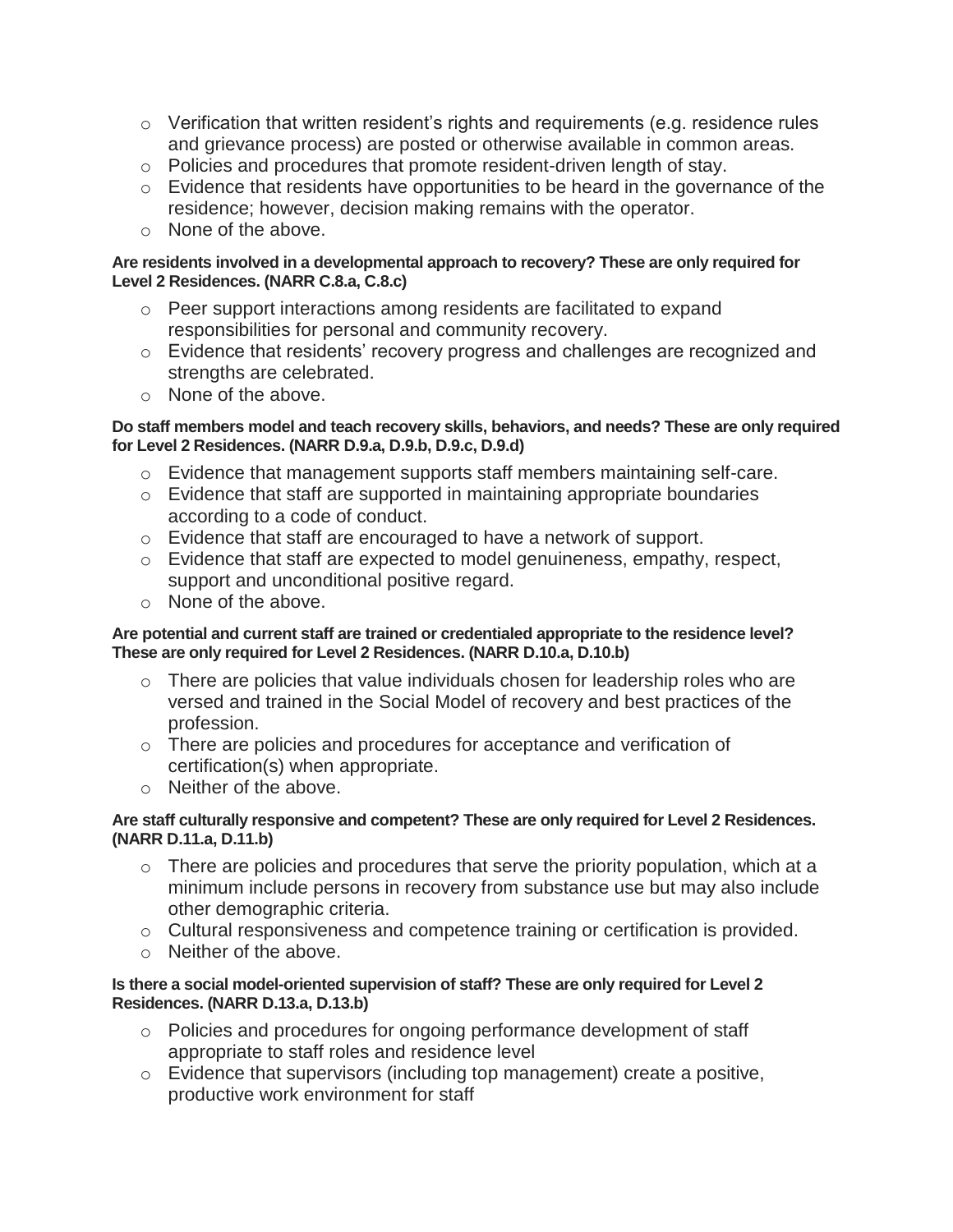o Neither of the above.

## **Is the residence comfortable, inviting, and meets residents` needs? (NARR E.14.a-i)**

- $\circ$  Verification that the residence is in good repair, clean, and well maintained.
- $\circ$  Verification that furnishings are typical of those in single family homes or apartments as opposed to institutional settings.
- o Verification that entrances and exits are home‐like vs. institutional or clinical.
- $\circ$  Verification of 50+ sq. ft. per bed per sleeping room.
- o Verification that there is a minimum of one sink, toilet and shower per six residents.
- o Verification that each resident has personal item storage space.
- o Verification that each resident has food storage space.
- o Verification that laundry services are accessible to all residents.
- o Verification that all appliances are in safe, working condition.
- o None of the above.

# **Is the living space conducive to building community? (NARR E.15.a, E.15.b, E.15.c, E.15.d).**

- o Verification that a meeting space is large enough to accommodate all residents.
- o Verification that a comfortable group area provides space for small group activities and socializing.
- $\circ$  Verification that kitchen and dining area(s) are large enough to accommodate all residents sharing meals together.
- o Verification that entertainment or recreational areas and/or furnishings promoting social engagement are provided.
- o None of the above.

# **Does the RR promote safety in the home? (NARR F.17.a, F.17.b, F.17.c)**

- $\circ$  Operator attests that electrical, mechanical, and structural components of the property are functional and free of fire and safety hazards.
- o Operator attests that the residence meets local health and safety codes appropriate to the type of occupancy (e.g. single family or other) OR provide documentation from a government agency or credentialed inspector attesting to the property meeting health and safety standards.
- o Functional smoke detectors are in all bedroom spaces and elsewhere as code demands.
- $\circ$  There are functional carbon monoxide detectors, if residence has gas HVAC, hot water or appliances.
- $\circ$  Functional fire extinguishers placed in plain sight and/or clearly marked locations.
- o Regular, documented inspections of smoke detectors, carbon monoxide detectors and fire extinguishers.
- o Fire and other emergency evacuation drills take place regularly and are documented (Not required for Level 1 Residences).
- o Fire escape ladder required for each level in a multi-story home if the home as only one staircase leading to upper level(s).
- o None of the above.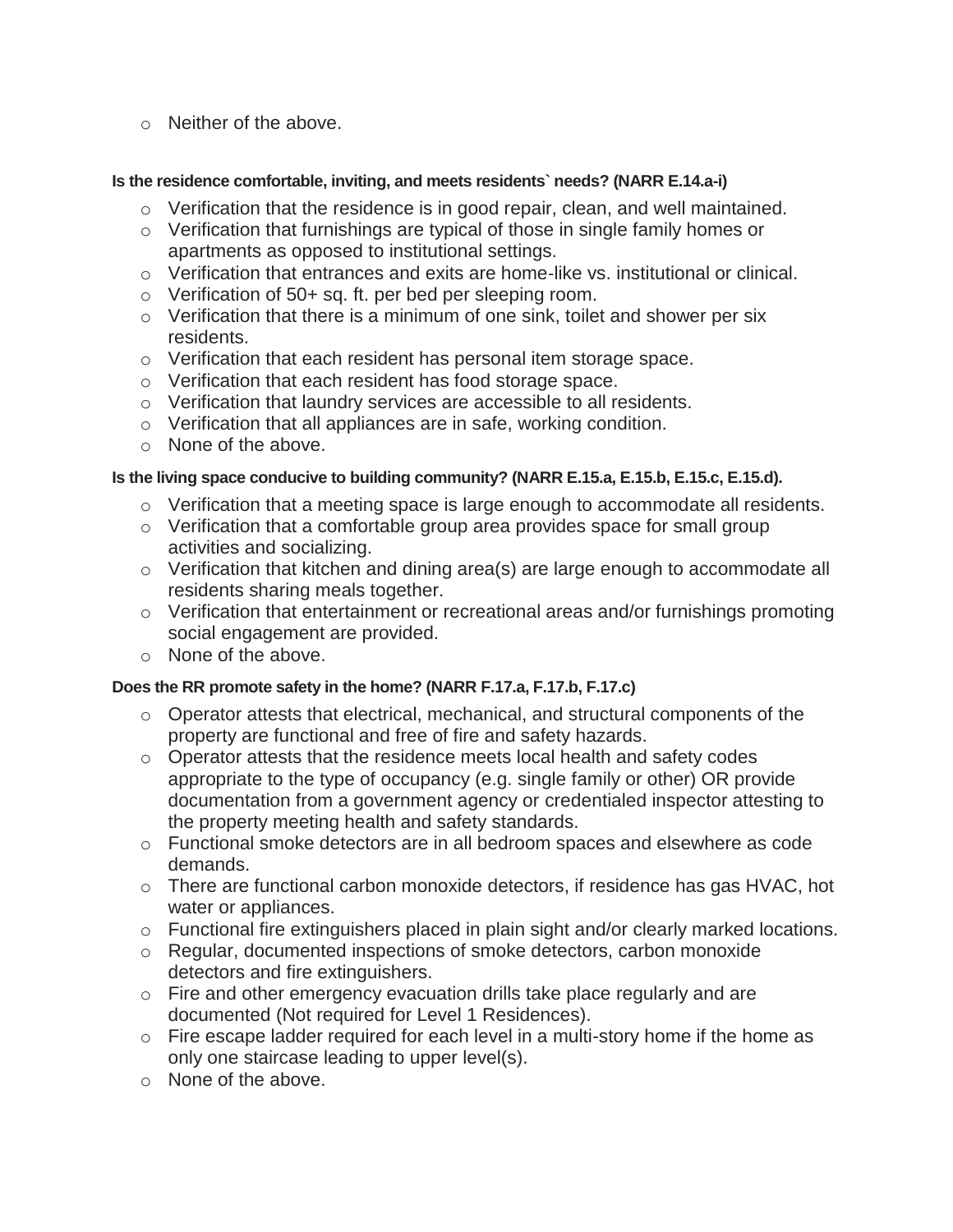#### **Does the residence plan for emergencies, including intoxication, withdrawal and overdose? (NARR F.19.a, F.19.b, F.19.c, F.19.d)**

- $\circ$  Emergency numbers, procedures (including overdose and other emergency responses) and evacuation maps are posted in conspicuous locations.
- o There is documentation that emergency contact information is collected from residents.
- $\circ$  There is documentation that residents are oriented to emergency procedures.
- o Naloxone is accessible at each location, and appropriate individuals are knowledgeable and trained in its use.
- o None of the above.

# **Does the RR engage residents in recovery planning and development of recovery capital? (NARR G.21.a, G.21.b, G.21.c)**

- $\circ$  There is evidence that each resident develops and participates in individualized recovery planning that includes an exit plan/strategy.
- o There is evidence that residents increase recovery capital through such things as recovery support and community service, work/employment, etc.
- o None of the above.

# **Does the RR promote access to community supports? (NARR G.22.a, G.22.b)**

- o Resource directories, written or electronic, are made available to residents.
- $\circ$  Staff and/or resident leaders educate residents about local community-based resources.
- o Neither of the above.

# **Does the RR provide mutually beneficial peer recovery support? (NARR G.23.b)**

- $\circ$  There is evidence that residents are encouraged to practice peer support interactions with other residents.
- $\circ$  There is evidence that residents are taught to think of themselves as peer supporters for others in recovery.
- o Neither of the above.

# **Is a respectful environment maintained? (NARR H.24.a, H.24.b)**

- $\circ$  Evidence that staff and residents model genuineness, empathy and positive regard.
- $\circ$  Evidence that mechanisms exist for residents to inform and help guide operations and advocate for community-building.
- o Neither of the above.

## **Does the RR create a "functionally equivalent family" within the residence as evidence by meeting at least 50\% of the following? Please click the ones that apply. (NARR I.25.a-f)**

- o Documentation that residents are involved in food preparation.
- $\circ$  Documentation that residents have a significant voice in determining with whom they live.
- $\circ$  Documentation that residents help maintain and clean the home (chores, etc.).
- o Documentation that residents share in household expenses.
- o Documentation that family or residence meetings are held at least once a week.
- o Documentation that residents have access to the common areas of the home.